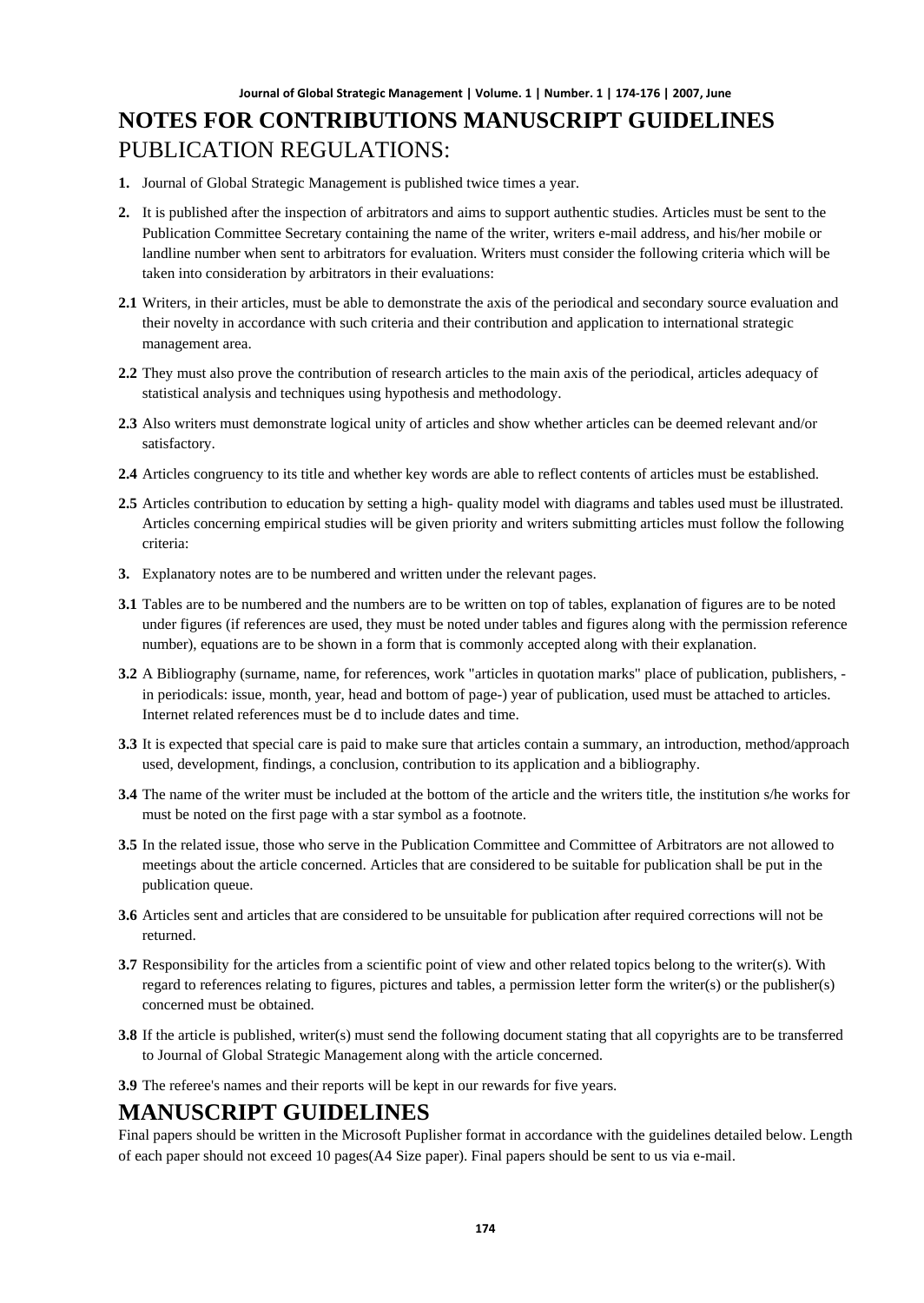#### **Journal of Global Strategic Management | Volume. 1 | Number. 1 | 174-176 | 2007, June**

### **Base Font**

The paper should be typed Times New Roman with Point Size 10 and Single-spaced. A space should be between each paragraph.

# **Margins**

Set your margins as follows: Left Margin:3 cm Right Margin:3 cm Top Margin:3 cm Bottom Margin:2,50 cm

# **Title**

The title should be in all capital letters, boldface, "SIZE 20" and centered at the top of the first page. The author(s) and affiliations(s) should be centered, bold face, "SIZE 16" and single-spaced, beginning on the second line below the title. Do not use titles such as Dr. or Assistant Professor. etc.

## **Abstract**

On the second line following the author(s) and affiliation(s), the word abstract should be centered and typed in all capital letters boldface with the "SIZE 16". The text of the abstract should be italicized and not more than 500 words and 3-5 keywords must be included.

## **ABSTRACT**

The main object of this paper $\hat{a} \in \mathbb{R}$ 

### **Body**

The body of the paper following the abstract should be single-space, and both left and right justified. Microsoft Word calls this "Justify".

First-level headings should be centered, boldface and in all capital letters with the "SIZE14" (Following the abstract, include a first level heading before the first paragraph of the body of the paper to clearly separate the two).

### **INTRODUCTION**

Second -level headings should be flush with the left margin, bold face, "SIZE 16" and in upper and lower case letters (NOT all caps).

# **Strategic Decision Making**

# **Exhibits And Appendices**

Exhibits may be included with each one appearing on a separate page. Exhibits should be typed as close as possible to the location they are cited. Headings should be centered, boldface, and capitalized above the exhibit. The size of the heading for each exhibit should be "SIZE 12".

# **EXIHIBIT 1**

Appendices should immediately follow the body of the paper and precede the references. The word appendix should be centered above the appendix, in "SIZE 16", bold and caps.

### **APPENDIX References**

Calling references in the text should be handled with the use of last name, year of publication and page number. Ansoff (1965; 56) indicate that  $\hat{\mathbf{\epsilon}}$ 

The bibliography should include those reference cited in the text of the paper and should be titled REFERENCE, which must be all in capital letters, boldface and "SIZE 16". References should be listed on a separate page at the end of the paper. A line must be skipped between references.

# **REFERENCES**

Bourgeois, L.J. and Eisenhardt, Kathleen M.(1988), Strategic Decision Process in High Velocity Environment: Four Cases in the Microcomputer Industry, Management Science, 34, pp.816-835.

Kirkwood, Craig W., (1997), Strategic Decision Making, Multi-objective Decision Analysis with Spreadsheets, Wadsworth Puplishing Company, California, USA.

Footnotes will NOT be used for references.